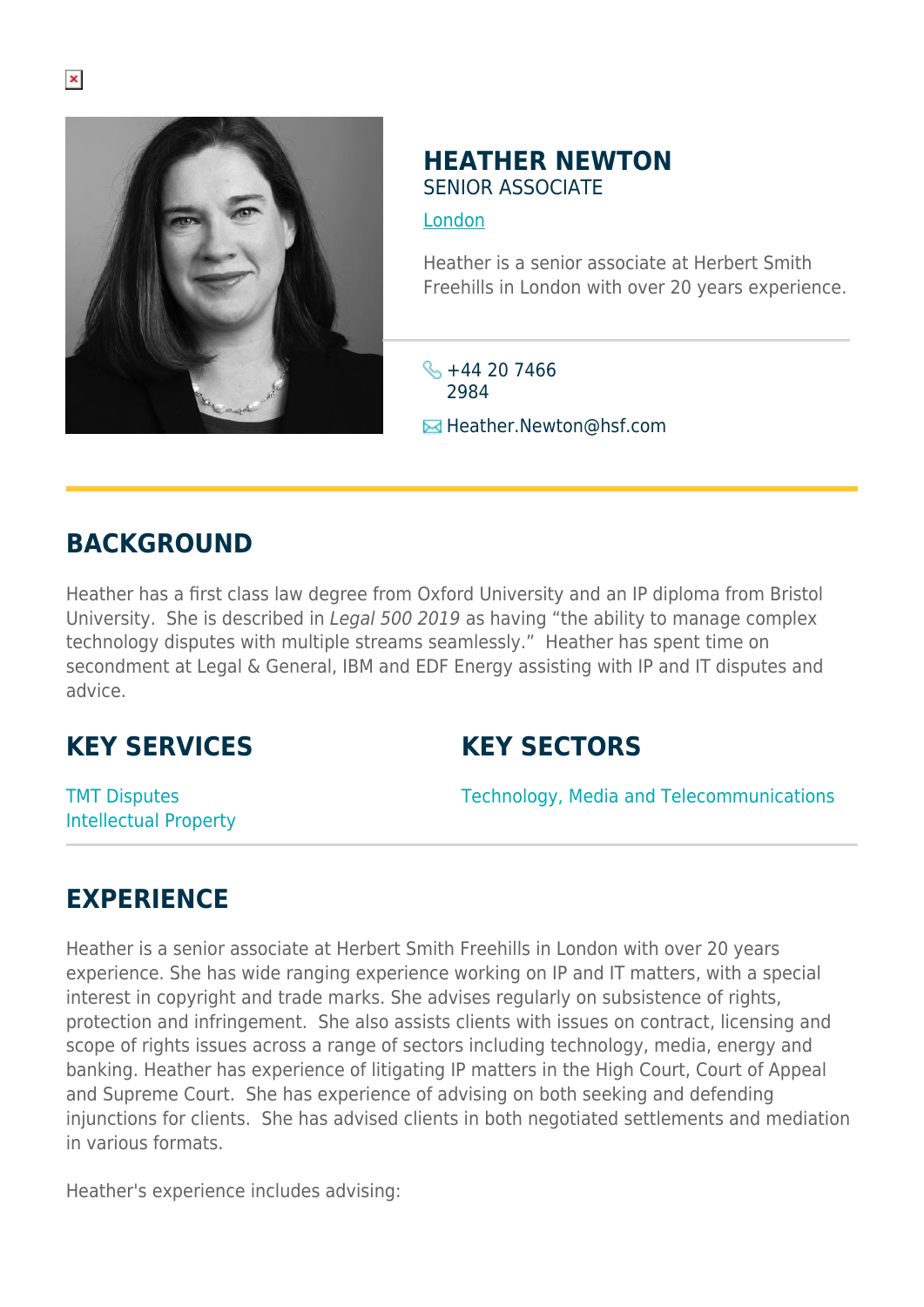- a leading bank on an allegation of infringement of copyright in software and use of pirated keys leading to a negotiated settlement.
- a large data and analytics company on a complex technology dispute concerning terms of licenses leading to a negotiated settlement and revised licensing regime.
- a leading aerospace company in relation to recovery of IP and confidential information taken by a third party, including co-ordinating activity with parallel criminal proceedings.
- a large financial services firm on a settlement agreement bringing a joint venture to an end, dealing with the ongoing use and transfer of various intellectual property rights, including non-circumvention provisions aimed at brand protection.
- Huawei on issues of trade mark infringement and passing off arising from advertisements run on the launch of a mobile phone.
- a television company and broadcaster in relation to the permitted use of existing material in relation to a television advert campaign.
- a bank in relation to trade mark infringement and a co-existence agreement.
- the defendant on the execution of an ex parte injunction against a financial trading business arising from allegations of breach of copyright and misuse of intellectual property of a competitor. This matter involved investigation into the actions of an employee and work with our employment team to ensure a tripartite settlement.
- IKOS (hedge fund) in a former director's proceedings asserting ownership of the intellectual property (copyright and know how) used by IKOS in its algorithmic trading software and alleged infringement of those IP rights. Advice on the Appeal case in relation to costs. Advice on the costs proceedings arising out of the IP litigation. Also advising in relation to the protection of proprietary documents and materials including advice on use of documentation in other litigation worldwide.
- NNB (EDF) on the IP aspects of arrangements relating to the construction of the next generation of nuclear plants in the UK with the UK Government – Hinkley Point C Nuclear Power Plant, the Sizewell C Project and the Bradwell B project. Heather has been involved for over 2 years in negotiating and drafting the terms of key intellectual property licences and on the cross-project mechanics relating to the flow of know-how and intellectual property.
- a leading technical surveyor on the scope of data agreements to be entered into in relation to the production of an innovative 3D Model product.